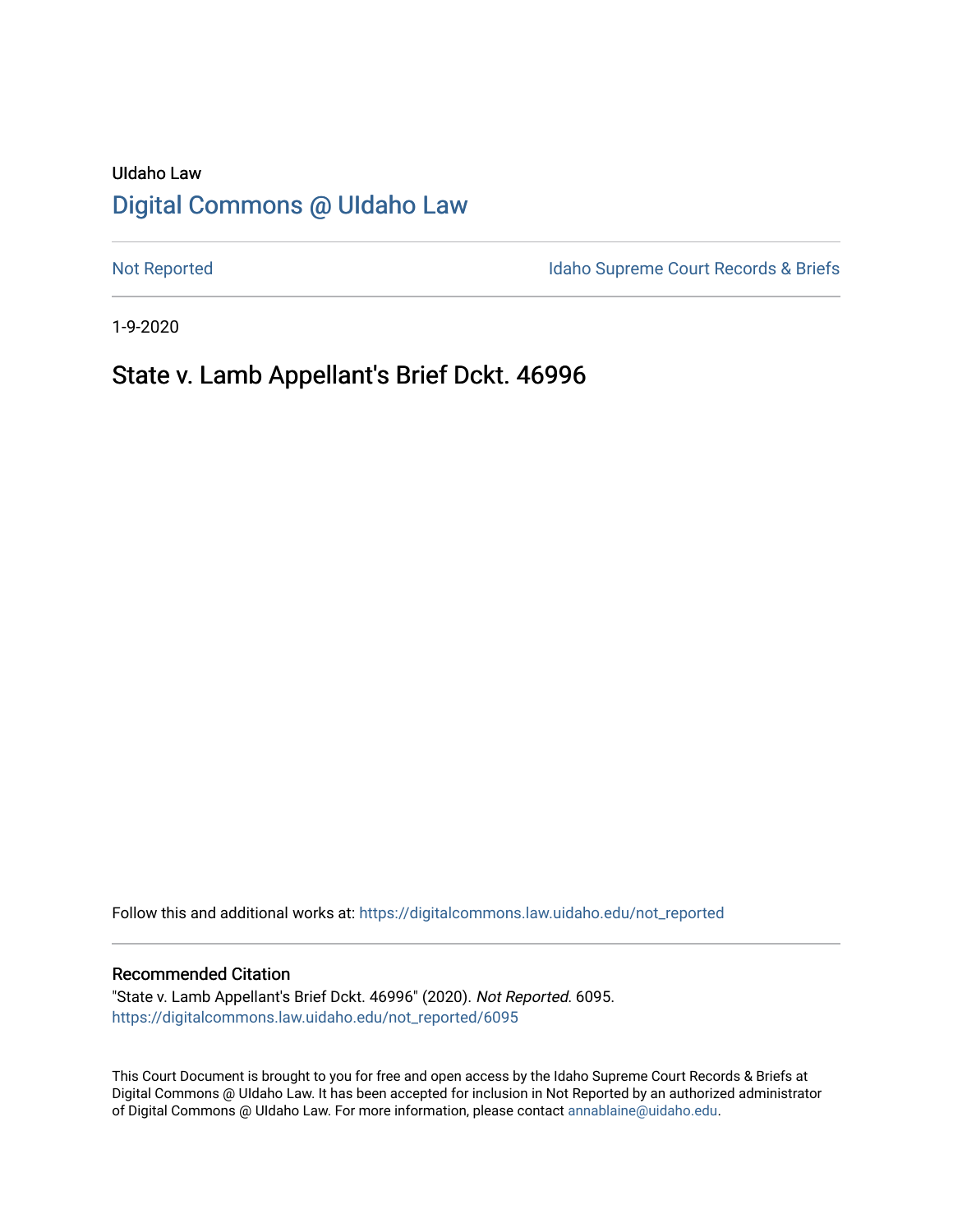Electronically Filed 1/9/2020 8:17 AM Idaho Supreme Court Karel Lehrman, Clerk of the Court By: Brad Thies, Deputy Clerk

ERIC D. FREDERICKSEN State Appellate Public Defender I.S.B. #6555

ANDREA W. REYNOLDS Deputy State Appellate Public Defender I.S.B. #9525 322 E. Front Street, Suite 570 Boise, Idaho 83702 Phone: (208) 334-2712 Fax: (208) 334-2985 E-mail: documents@sapd.state.id. us

### IN THE SUPREME COURT OF THE STATE OF IDAHO

) ) ) ) ) ) ) ) )

| STATE OF IDAHO,       |
|-----------------------|
| Plaintiff-Respondent, |
| V.                    |
| CORDELL JASON LAMB,   |
| Defendant-Appellant.  |

NO. 46996-2019

ADA COUNTY NO. CR0l-18-54724

APPELLANT'S BRIEF

#### STATEMENT OF THE CASE

### Nature of the Case

Cordell Lamb appeals from his judgment of conviction for aggravated assault and misdemeanor driving under the influence of alcohol ("DUI"), arguing the district court abused its discretion when it sentenced him to an aggregate unified term of five years, with two years fixed. He makes this argument mindful of the fact that the district court followed the recommendation of his trial counsel at sentencing.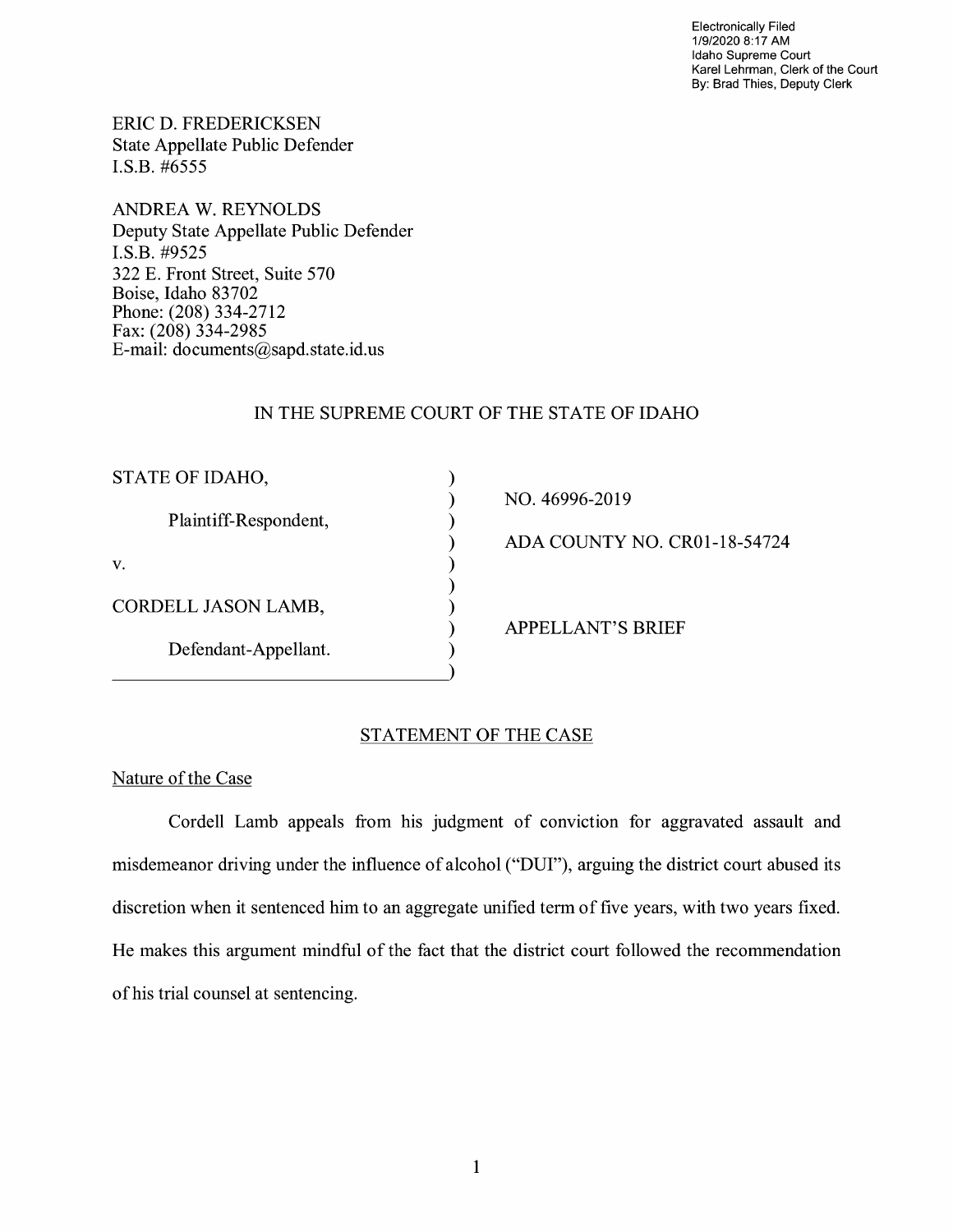#### Statement of Facts and Course of Proceedings

Mr. Lamb was involved in two incidents on October 22, 2018. (Presentence Investigation Report ("PSI"), p.3.) First, he was involved in a road rage incident with another driver, Zachary Jesse, which resulted in both Mr. Lamb and Mr. Jesse exiting their vehicles and exchanging verbal threats. (PSI, p.3.) During the course of the encounter, Mr. Lamb "pulled out a knife" and "lunged at [Mr. Jesse] in like an aggressive tone." (Tr., p.176, Ls.1-13.) Mr. Jesse testified he feared for his safety. (Tr., p.187, Ls.7-8.) Both Mr. Lamb and Mr. Jesse returned to their vehicles and drove away when a woman who was driving by said she was going to call the police if they did not leave the area. (Tr., p.176, Ls.13-18.) Mr. Jesse contacted the police via the nonemergency dispatch number after he returned home. (Tr., p.190, Ls.6-17.)

As the police were responding to the non-emergency call, Mr. Lamb was involved in a second incident approximately one mile away from where he and Mr. Jesse had their altercation. (Tr., p.12, Ls.13-16.) Mr. Lamb allegedly ran a red light, and struck another vehicle. (PSI, p.3.) The officer who responded to the scene arrested Mr. Lamb for driving under the influence, and Mr. Lamb's blood alcohol level was later measured at 0.151. (PSI, pp.3, 26, 66.)

Mr. Lamb was charged by Information, and subsequently, Amendment Information, with one count of aggravated assault. **(R.,** pp.25-26, 67-68.) The prosecutor filed an Information Part II alleging Mr. Lamb is a persistent violator within the meaning of Idaho Code § 19-2514. (R., pp.59-60.) The prosecutor filed a motion to consolidate this case with CR0l-18-51147, charging Mr. Lamb with misdemeanor DUI, because "the facts, evidence and witnesses are the same in each case." (R., pp.27-28, 71.) Mr. Lamb did not object to the prosecutor's motion, and the district court granted the motion on December 7, 2018. (R., pp.29-30.) On February 7, 2019, Mr. Lamb filed a motion pursuant to Idaho Criminal Rule 14 to sever the two charges, which he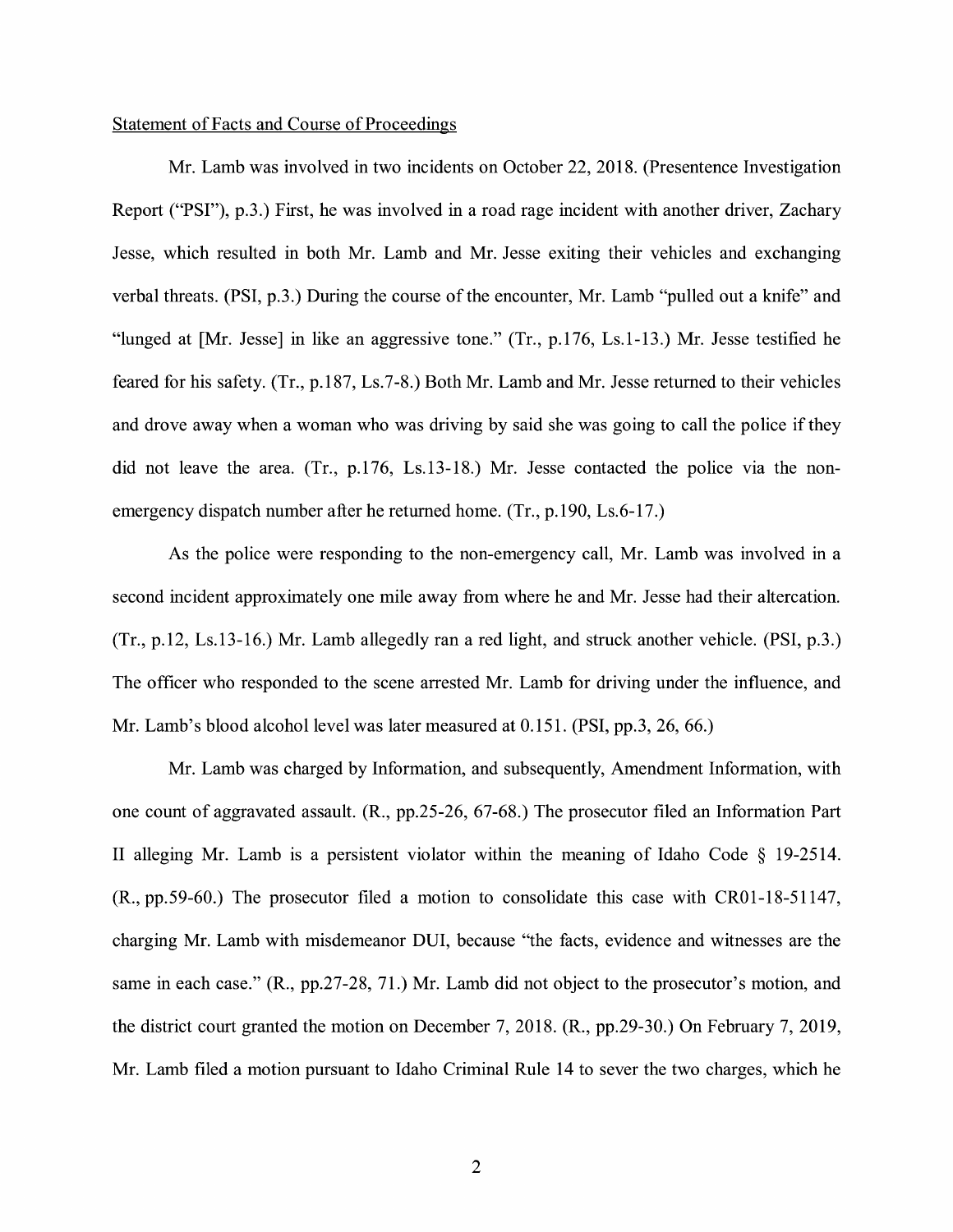captioned as a motion for relief from prejudicial joinder. (R., pp.71-75.) The district court denied Mr. Lamb's motion following a hearing. *(See* R., p.89; Tr., p., 8, L.16-p.16, L.11.)

Mr. Lamb pled guilty to misdemeanor DUI prior to the commencement of trial. (Tr., p.40, Ls.7-22.) Mr. Lamb did not reserve his right to appeal from the district court's denial of his motion to sever. *(See* id.) The case proceeded to trial on the aggravated assault charge. *(See* Tr., p.42, Ls.15-23.) The jury found Mr. Lamb guilty of aggravated assault, and Mr. Lamb then pled guilty to being a persistent violator. (Tr., p.312, Ls.5-14, p.318, L.23 – p.319, L.19; R., p.114.) The district court followed the recommendation of defense counsel and sentenced Mr. Lamb for the aggravated assault to a unified term of five years, with two years fixed, with credit for 68 days served. (Tr., p.342, Ls.2-5; R., p.146.) The district court sentenced Mr. Lamb for misdemeanor DUI to 90 days in Ada County Jail, to be served concurrently. (Tr., p.343, L.24 - p.344, L.2.) The judgment of conviction was entered on April 26, 2019, and Mr. Lamb filed a timely notice of appeal. (R., pp.145-51.)

On July 29, 2019, Mr. Lamb filed a motion for credit for time served, requesting credit for 92 days instead of 68 days. (R., p.159.) The district court partially granted Mr. Lamb's motion, awarding him credit for 81 days.<sup>1</sup> (Motion to Augment, Aug. pp.1-3.) The district court entered an amended judgment of conviction on September 13, 2019, reflecting its amended award of credit for time served. (Motion to Augment, Aug. pp.4-7.)

 $<sup>1</sup>$  The Clerk's Record does not contain a copy of the Order Granting Motion For Credit For Time</sup> Served In Part and the Amended Judgment of Conviction. Simultaneously with the filing of this brief, Mr. Lamb is a filing a motion to augment to include copies of these documents in the record.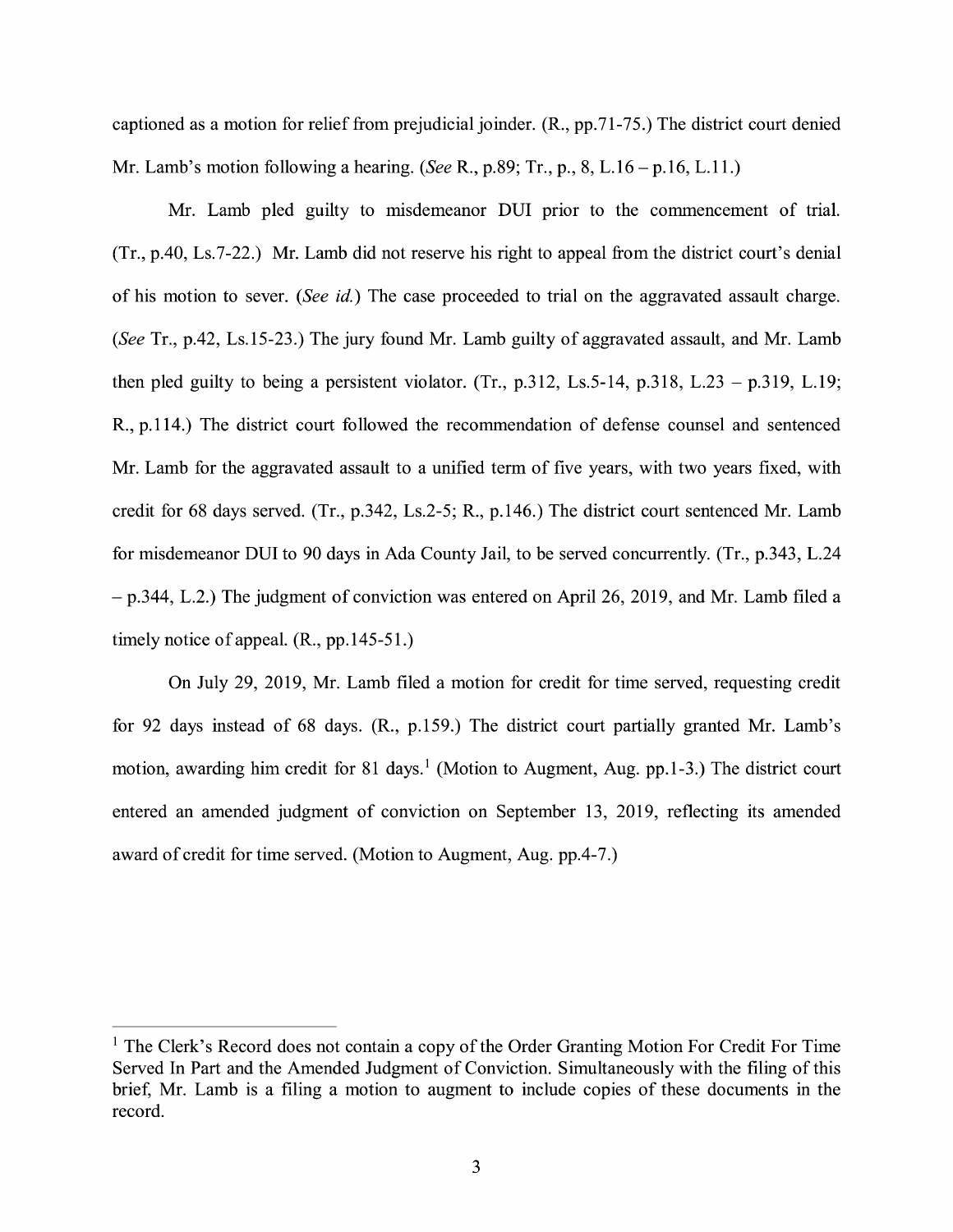#### ISSUE

Did the district court abuse its discretion at sentencing?

#### ARGUMENT

#### The District Court Abused Its Discretion At Sentencing

This Court reviews sentencing decision for an abuse of discretion. *State v. McIntosh,* 160 Idaho 1, 8 (2016). This Court considers whether the trial court: "(I) correctly perceived the issue as one of discretion; (2) acted within the boundaries of its discretion; (3) acted consistently with the legal standards applicable to the specific choices available to it; and (4) reached its decision by an exercise of reason." *Lunneborg v. My Fun Life,* 163 Idaho 856, 863 (2018) (citation omitted). Generally, when appealing a sentence as an abuse of discretion, the appellant "must establish that, under any reasonable view of the facts, the sentence was excessive considering the objectives of criminal punishment." *State v. Varie,* 135 Idaho 848, 856 (2001) (citation omitted). Mindful of the doctrine of invited error, Mr. Lamb contends that, considering the four objectives of criminal punishment, the aggregate sentence the district court imposed on him was not reasonable and represents an abuse of discretion.

The first objective of criminal punishment is protection of society, *see Varie,* 135 Idaho at 856, and the sentence the district court imposed on Mr. Lamb was excessive considering this objective. The evidence at trial indicated Mr. Lamb and Mr. Jesse both decided to engage in an altercation, and to escalate that altercation, when either could have elected to simply drive or walk away. (PSI, p.3.) While Mr. Lamb displayed a knife during the course of the altercation, he was certainly not the sole party at fault. (PSI, p.3.) The district court candidly acknowledged that "this wasn't the most egregious aggravated assault based on the testimony." (Tr., p.341, Ls.1-3.) The district court said it did not know it would have found Mr. Lamb guilty of aggravated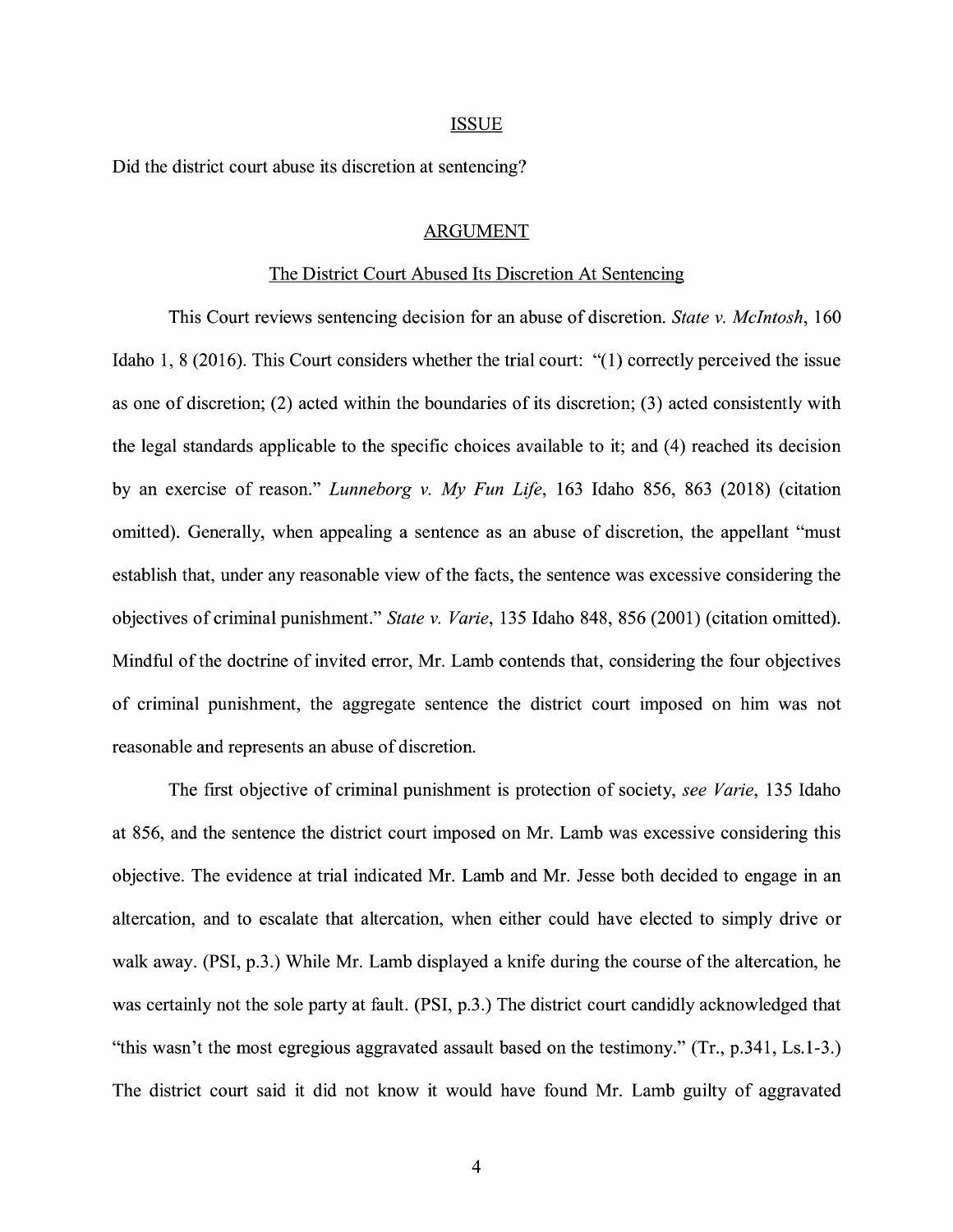assault, and "had some real question about whether the jurors were going to unanimously conclude that violence was imminent." (Tr., p.340, Ls.4-10.) The court also recognized that Mr. Lamb could have hurt Mr. Jesse if he wanted to, and clearly elected not to do so. (Tr., p.341, Ls.3-5.) Based on the nature of the offense, a term of incarceration of up to five years was simply not reasonable.

The second objective of criminal punishment is deterrence of the individual and the public generally, *see Varie,* 135 Idaho at 856, and the sentence the district court imposed on Mr. Lamb was excessive considering this objective. Again, Mr. Lamb was at fault, but Mr. Jesse was also at fault. Mr. Lamb, Mr. Jesse, and the public at large should of course be deterred from escalating road rage incidents, but this deterrence need not come by way of sentencing one of the participants in such an incident to a lengthy term of incarceration. Driving under the influence of alcohol is arguably the more serious offense, but it was a misdemeanor under the facts of this case, and thus cannot support a sentence of imprisonment of up to five years.

The third objective of criminal punishment is rehabilitation, *see Varie,* 135 Idaho at 856, and the sentence the district court imposed on Mr. Lamb was excessive considering this objective. Mr. Lamb spent 25 years of his life in prison; he went in at age 18, and was released at age 43. (Tr., p.336, L.22 - p.337, L.4.) Prior to committing the criminal offenses charged in this case, Mr. Lamb had been out of prison for five years with no problem. (Tr., p.337, Ls.4-10.) He acknowledged at sentencing that he "can be violent" and explained that, when pursued, he is going to defend himself, as he has "known violence [his] whole life." (Tr., p.337, Ls.11-24.) It is hard to imagine another term of imprisonment is going to have a positive impact on Mr. Lamb. This is especially true considering the letter of support submitted by Mr. Lamb's sister to the district court. (PSI, p.244.) Suzette Lamb, a therapist, described her brother as "a man of strong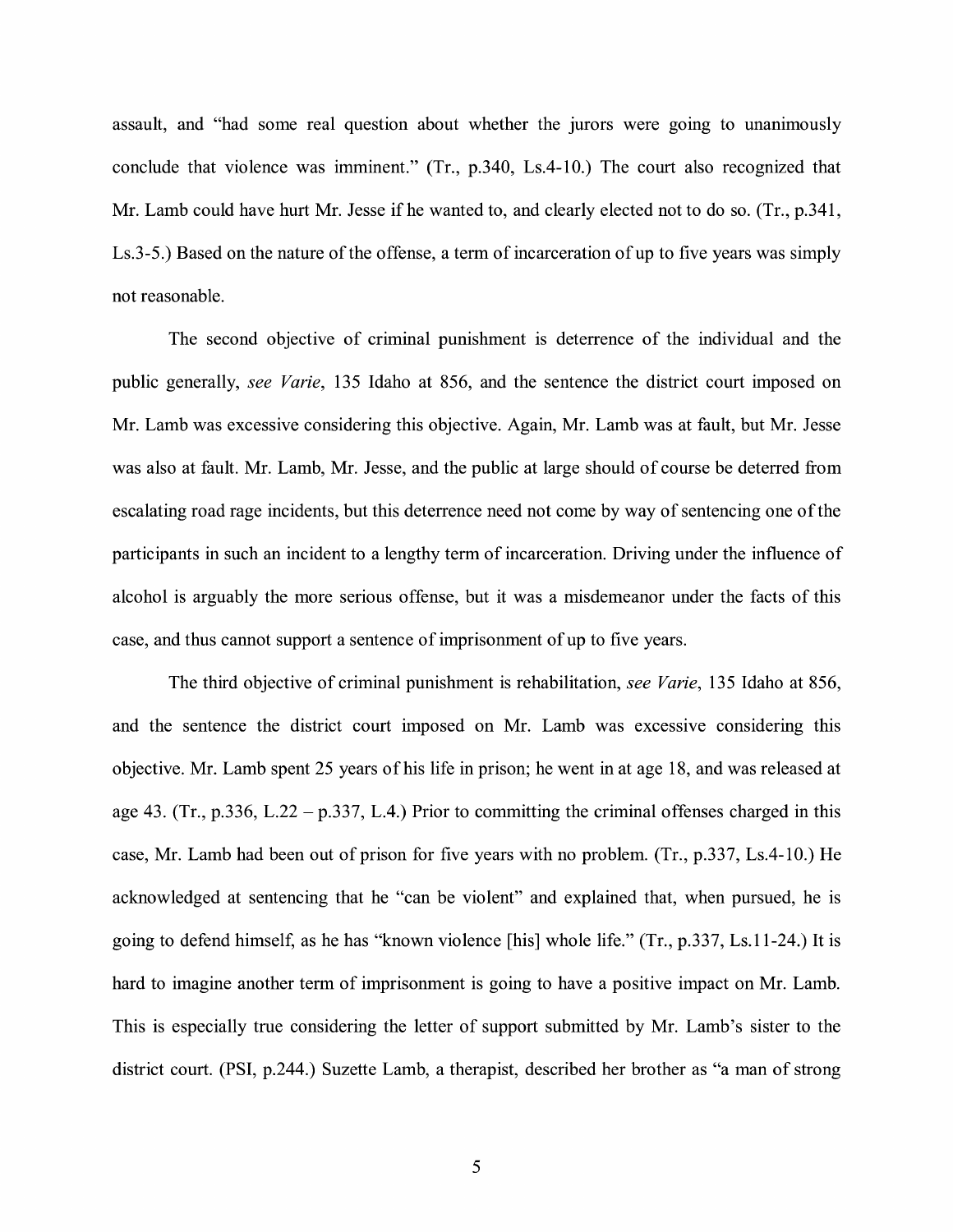convictions, fierce passion for life, and incredible intellect and industriousness" who can be a meaningful member of society ''with the right treatment, care, intervention, education and support." (PSI, p.244.) Mr. Lamb's rehabilitation will not be furthered by additional time in prison.

The fourth objective of criminal punishment is punishment or retribution, *see Varie,* 135 Idaho at 856, and the sentence the district court imposed on Mr. Lamb was excessive considering this objective. Again, Mr. Lamb was wrong to engage in an altercation with Mr. Jesse, but Mr. Lamb's conduct, considered in the context of a mutual (and unwarranted) disagreement, does not justify a term of imprisonment.

Considering the substantial mitigating factors that exist in this case, and notwithstanding the aggravating factors, the district court abused its discretion when it sentenced Mr. Lamb to an aggregate unified term of five years, with two years fixed.

#### **CONCLUSION**

Mr. Lamb respectfully requests that the Court reduce his sentence as it deems appropriate. Alternatively, he requests that the Court remand this case to the district court for a new sentencing hearing.

DATED this 9<sup>th</sup> day of January, 2020.

/s/ Andrea W. Reynolds ANDREA W. REYNOLDS Deputy State Appellate Public Defender